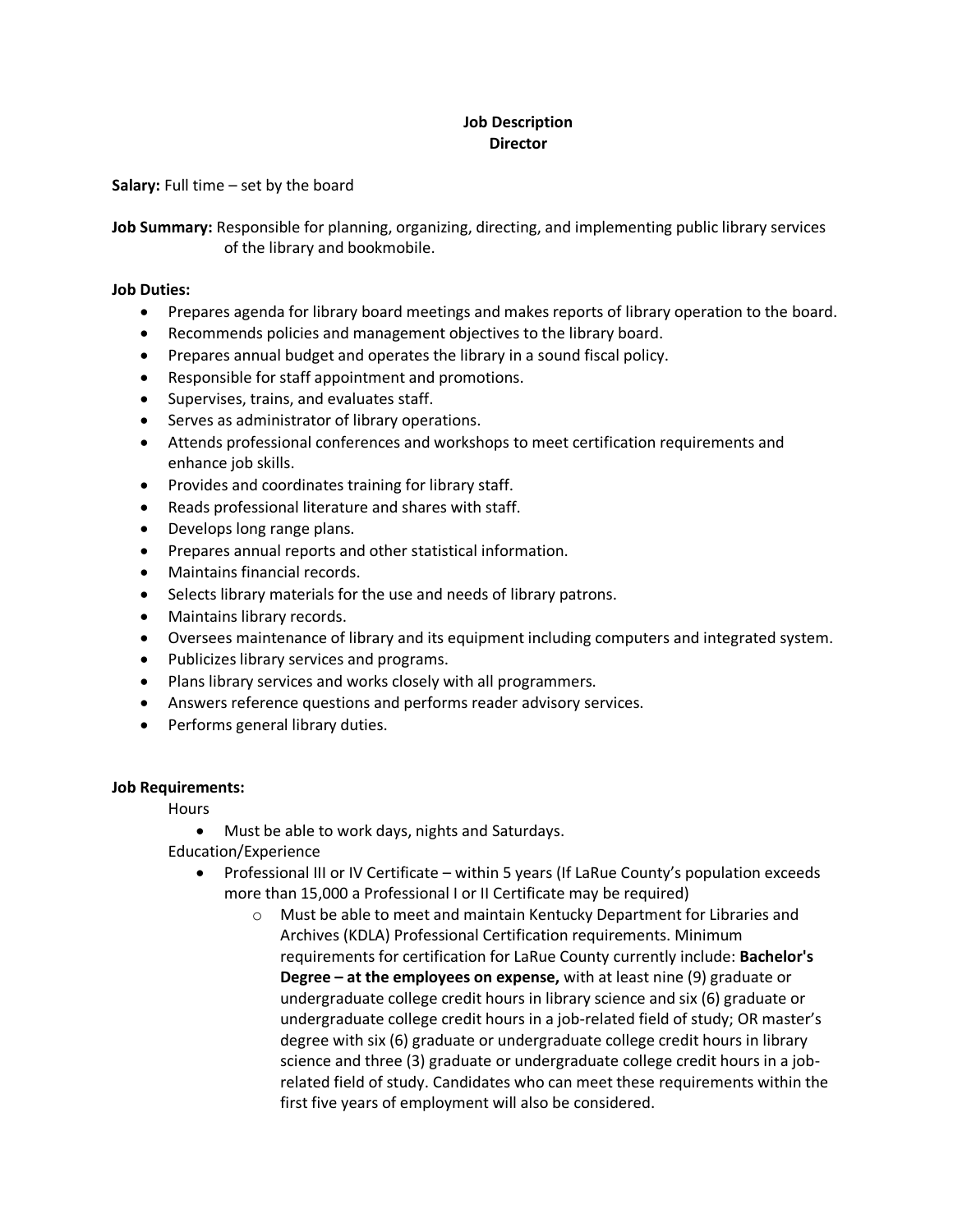- Public Library experience preferred knowledge of library practices
- Supervisor staff management experience

Great Customer Service and computer skills

Skills/Characteristics

- Ability to speak and write effectively
- Ability to understand and follow library policies
- Computer skills
- Ability to operate office & library equipment, and other technology devices.
- Ability to supervise and work with others
- Ability to plan, organize, and coordinate work of library staff
- Ability to catalog and classify material
- Ability to keep accurate financial records.
- Ability to work with the public
- Time & Task Management Skills

Physical Demands

- Walking to assist patrons and staff
- Reaching above the head to secure books
- Bending, kneeling, or crouching to lower shelves
- Sitting, standing, stooping
- Lifting and carrying 10-15 pounds of books and material
- Visual acuity to see books on shelves and vertical file material
- Handling books and materials
- Fingering for cards and computer keys
- Pushing/pulling book cart weighing up to 50 pounds
- Talking
- Hearing
- Travel to professional meetings; occasional overnight stays

Working Environment

- Climate controlled environment
- Exposure to dust and mold
- Exposure to chemicals (cleaning, glue, solvent)
- Exposure to ink on printed page
- Exposure to noise

Work Devices

- Computer
- Telephone
- Copy machine
- Audio Equipment
- Projector
- Scanner
- Fax machine
- Calculator
- Microfilm reader
- **•** Filing Cabinet
- Book carts
- Networked computers